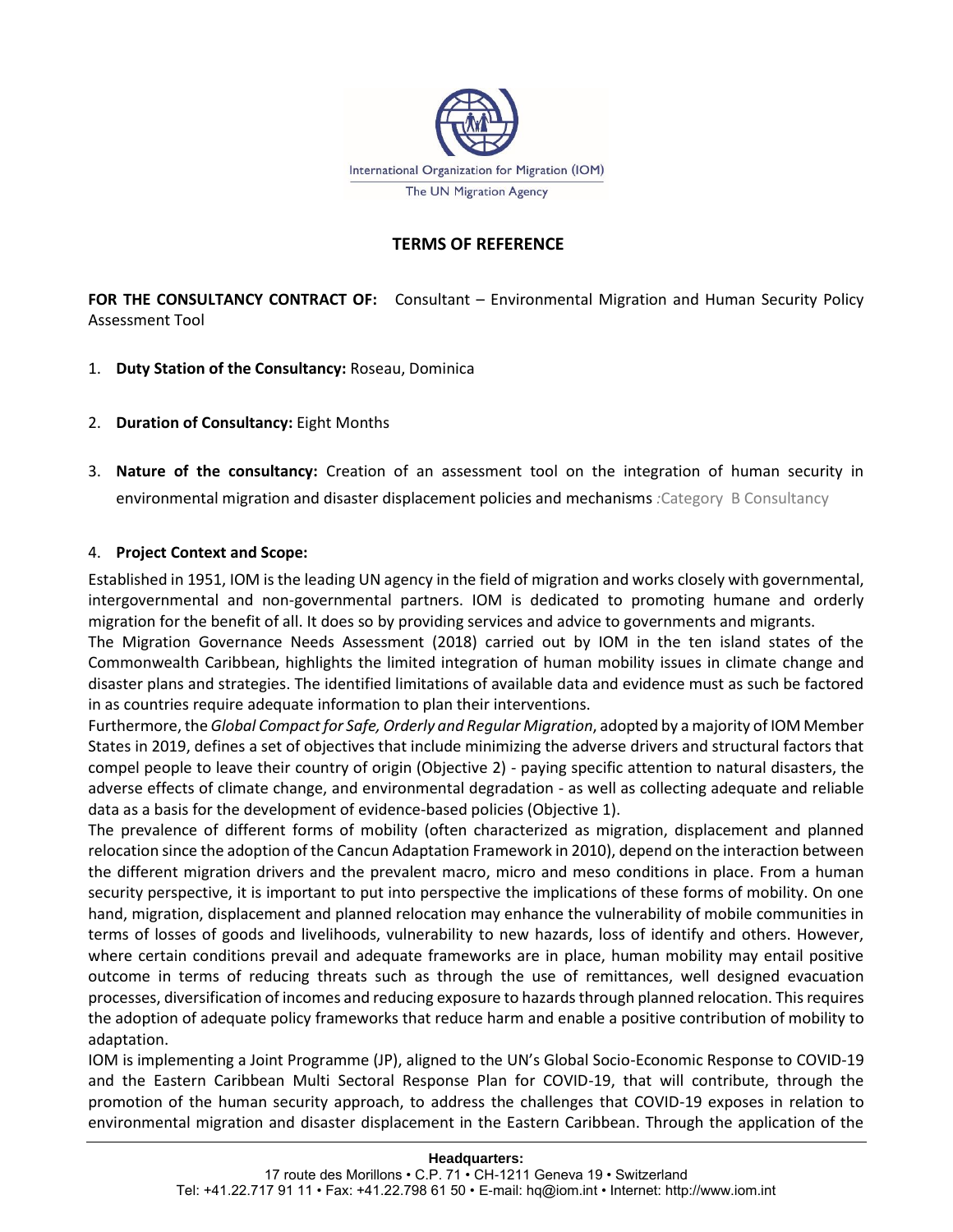human security approach, the JP will address a multidimensional ongoing challenge in an interlinked manner (COVID-19, disaster and climate change and displacement) and through a multi-partner approach with the OECS Commission and other regional institutions, national governments, communities, and other stakeholders to ensure that no one is left behind. The beneficiary states are Anguilla, Antigua and Barbuda, the British Virgin Islands, Commonwealth of Dominica, Grenada, Guadeloupe, Martinique, Montserrat, Saint Kitts and Nevis, Saint Lucia and Saint Vincent and the Grenadines.

The International Organization for Migration (IOM) will focus on the Improved policy coherence at the national level in the Eastern Caribbean on the different forms of human mobility (migration, displacement and planned relocation) in contexts of disasters and climate change for a stronger integration of the human security approach and the COVID-19 response.

Under the overall guidance of the Regional Thematic Specialist for Migration, Environment and Climate Change, and the direct supervision of IOM Dominica's Head of Office and Project Manager, the Consultant will be responsible for 1. the development of an assessment tool to incorporate the human security framework and focus on human mobility in contexts of disasters and climate change and its related threats and 2. the use of the approved tool to assess the policy and legal system of the 11 countries and territories of the OECS.

# 5. **Organizational Department / Unit to which the Consultant is contributing:**

Migration, Environment and Climate Change : Promoting a human security approach to disaster displacement and environmental migration policies integrating the COVID-19 pandemic response in the Eastern Caribbean (NC.0076)

### 6. **Category B Consultants: Tangible and measurable outputs of the work assignment**

- 1. **First deliverable** The production and endorsement of an assessment tool on the integration of human security in environmental migration and disaster displacement policies and mechanisms. - *Deliverable by 31 July 2022*
- 2. **Second deliverable** *–* The production of 11 draft assessment reports based on informed conversations with national and regional stakeholders and experts using the approved assessment tool. - *Deliverable by email by31 October 2022*
- 3. **Final deliverable** The validation of the 11 assessments by project partners and national and regional authorities including the integration of received comments in the final documents. –*- Deliverable by 31 December 2022*

### 7. **Performance indicators for the evaluation of results**

- Satisfactory completion of tasks indicated in these ToR
- Initiative and planning for the data cleaning and data analysi
- Quality of the desk research as well as the datasets/ data assessments.

### 8. **Education, Experience and/or skills required**